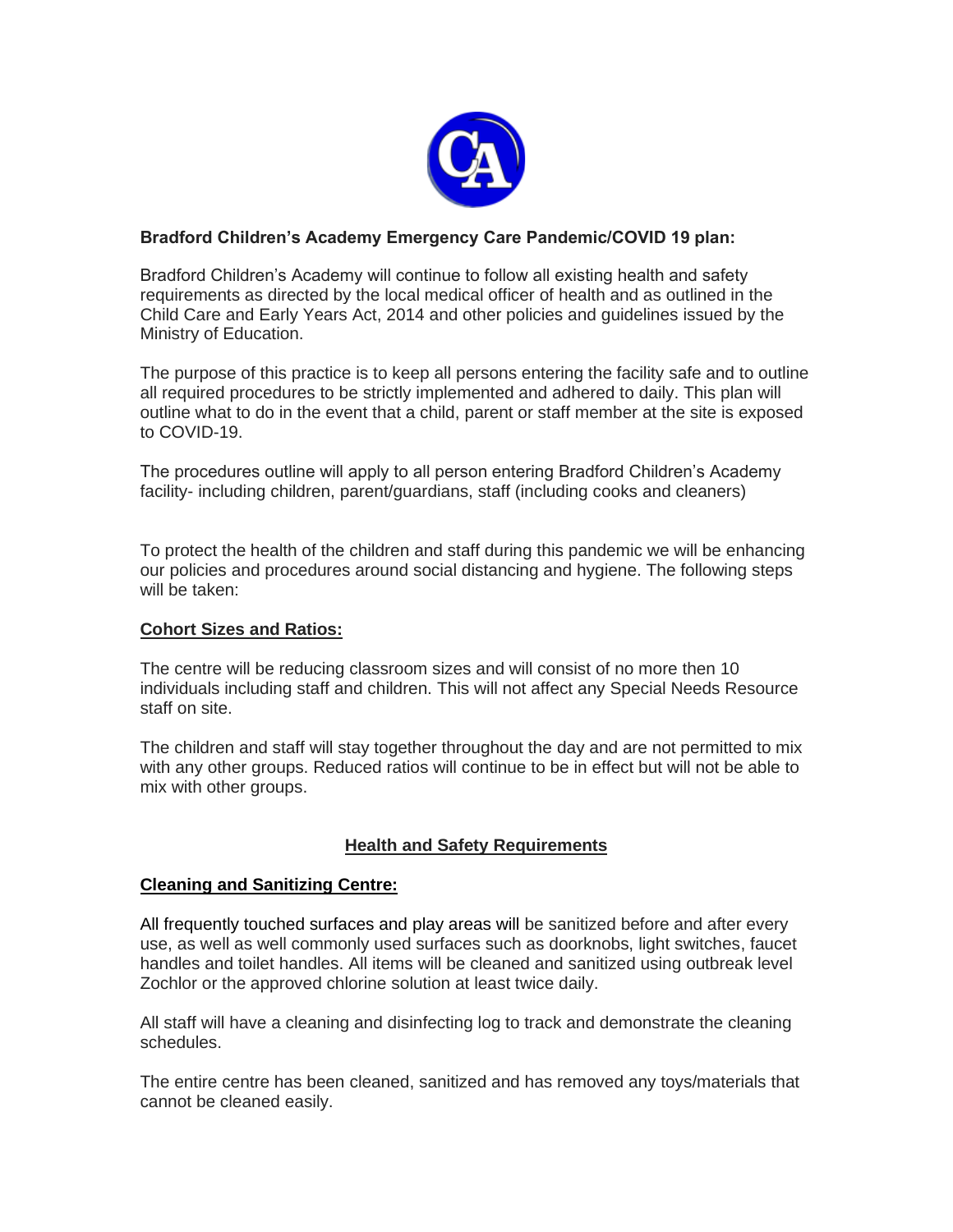All sleeping cots will be spread apart head to toe, and space will be increased between cots encouraging for distancing. All beds will be sanitized after each child's nap, and all children will have their own cot and not share linens (linens will be brought from home and sent back twice a week for washing or more if needed).

All bottles will be sent home after each night and soothers, and any items that need to be sanitized.

Staff will assist students in proper hygiene practices during but not limited to; before and after meals, outdoor times, and washroom routine.

## **Personal Protective Equipment:**

Masks will be provided in the screening area and when accompanying children from the screening area into their programs.

Staff are required to wear masks when cleaning and disinfecting blood or bodily fluid spills.

Staff are required to wear masks while caring for a child that is sick or showing symptoms of illness.

While wearing a mask, you should always wash your hands before putting on the mask and after you remove the mask.

Proper Handwashing will be enforced between both staff and children.

Handwashing with soap and water is recommended over hand sanitizer for children.

When staff should perform proper hand hygiene:

- Before touching your face
- Before preparing, handling, serving and eating food
- After using the washroom
- Before and after going outside
- After contact with body substances, mucous membranes of the eyes, nose and mouth and non-intact skin
- Before putting on and after taking off PPE
- Before and after child contact
- After touching 'regularly touched' items such as doorknobs, toilets and sink taps
- Whenever there is a chance that your hands may have been contaminated!

### **Screening:**

All children, parents and staff must be screened upon arrival to the childcare centre, this will include daily temperature checks.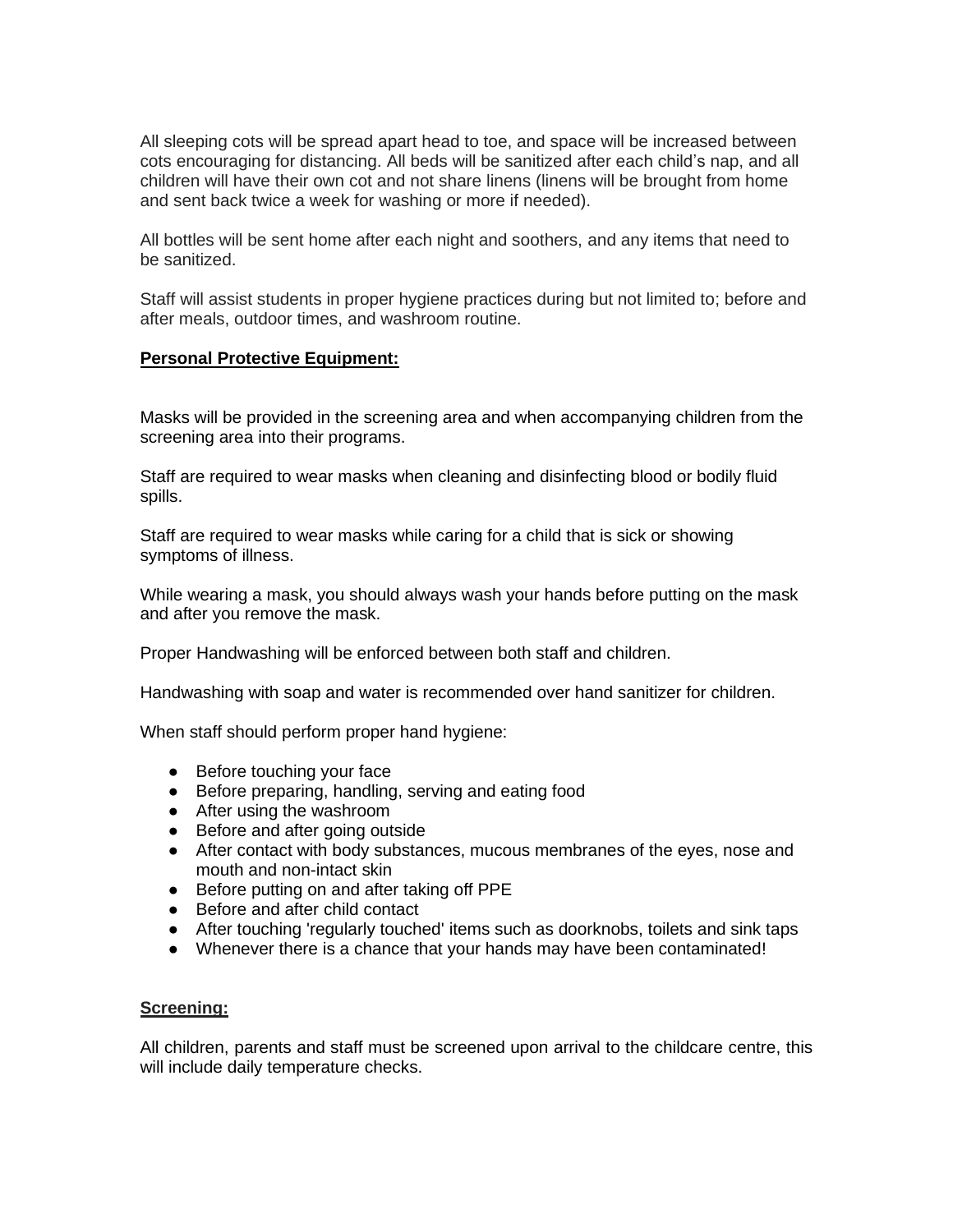If the temperature is equal or greater than 38 degrees Celsius or one has any cold-like symptoms (e.g. cough, shortness of breath, sore throat and/or fever) or vomiting and/or diarrhoea they should stay home, and for anyone who has travelled outside of Canada in the last 14 days, Entry will not be permitted into the centre.

A separate area will be set up for screening practices before entering the centre. This will be a room between the front doors and the main second door.

Staff screening entry will wear appropriate PPE including a gown, mask, gloves, and goggles.

Alcohol-based hand sanitizer to clean the thermometer before/after each use will be available to staff at all times.

A daily log will be of all screening within the centre from children, Parents and staff members.

Once screening of the child is completed a staff member will then escort the child into there program for the day.

Alcohol-based hand sanitizer (70-90%) will be available and mounted at the front and back of the centre entrances. It is also available in the classrooms as well as emergency bags.

An email will be sent to all parents stating the centres policy on symptoms and illness, and preventative measures.

A sign on the door will notify all parents that all temperatures will be checked before/after arrival at care each day.

Staff will monitor the child's temperature and any other signs or symptoms during the day and record any sign of irregularity.

A note will be posted on the door for parents as a reminder to not enter the centre if they have any symptoms or have a fever, travelled, etc.

No child that is ill will be allowed to attend care. A child that has had a fever will need to follow the centre's fever policy and be required to stay home for 24 hours fever free before attending back to care.

#### **Attendances:**

Daily records will be kept of anyone entering into the centre and the length of their stay. This would also include (cleaners, maintenance work, people delivering food, and support workers for Special Needs children)

Records will have Name contact information, time of arrival/departure, screening completion/result.

### **Management of children/Staff with possible COVID-19**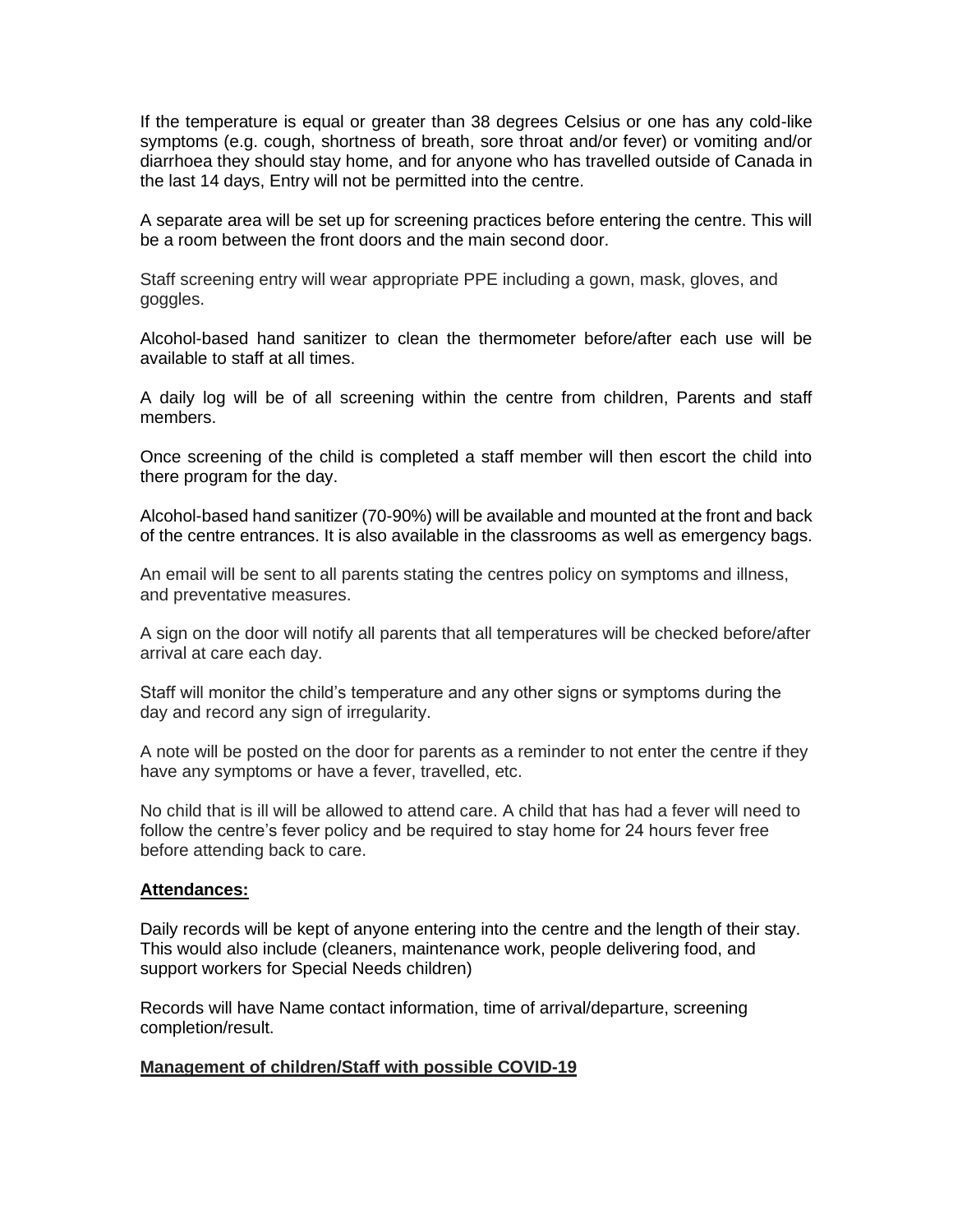Staff/children should not attend the program if they are sick even if symptoms resemble a mild cold.

Symptoms to look for : Fever, cough, shortness of breath, sore throat, runny nose, nasal congestion, headaches and just overall not feeling well.

If a child or staff member becomes sick while in our program, they will be isolated in a separate room and family members will be notified for pick up immediately.

We have selected a separate room has been determined for any child that begins to show symptoms of Covid-19 in our centre and in this case, the child will be taken to this room with the on-site supervisor until parents have arrived to take the child home while keeping the 2 meters from each other.

The sick staff or child will be provided with tissues and reminded of hand washing hygiene and proper disposal of tissues.

All items used by the sick person will be cleaned and disinfected, any items that can not be cleaned will be removed and sealed in a container for a minimum of 7 days.

Public Health will then be notified, and their advice will be followed.

Where a child/ Staff member is suspected to having or has a confirmed case of COVID-19, we will report this to the Ministry as a serious Occurrence.

Exposed staff members based on risk assessment done by Public Health may be required to isolate herself/himself for fourteen days. Staff suspected or confirmed with Covid-19 should be sent home immediately. Public Health must be notified ASAP and consulted prior to returning to work.

### **Serious Occurrence Reporting:**

We will report any suspected or confirmed cases of COVID-19 as this is our duty under the Health Protection and Promotion Act. We will contact Public Health unit and they will provide us with specific advice on what control measure we should follow and begin implementing in the centre to prevent potential spread.

We will report where a room, and or centre closes due to COVID-19.

Bradford Children's Academy will then post the serious occurrence notification form, unless otherwise noted from Public Health.

#### **Communication with Families**

New Policies will be shared with families for their information and to ensure that they are aware of these expectations, including keeping children home when they are sick, to ensure that all staff and children at the centre remain healthy and safe!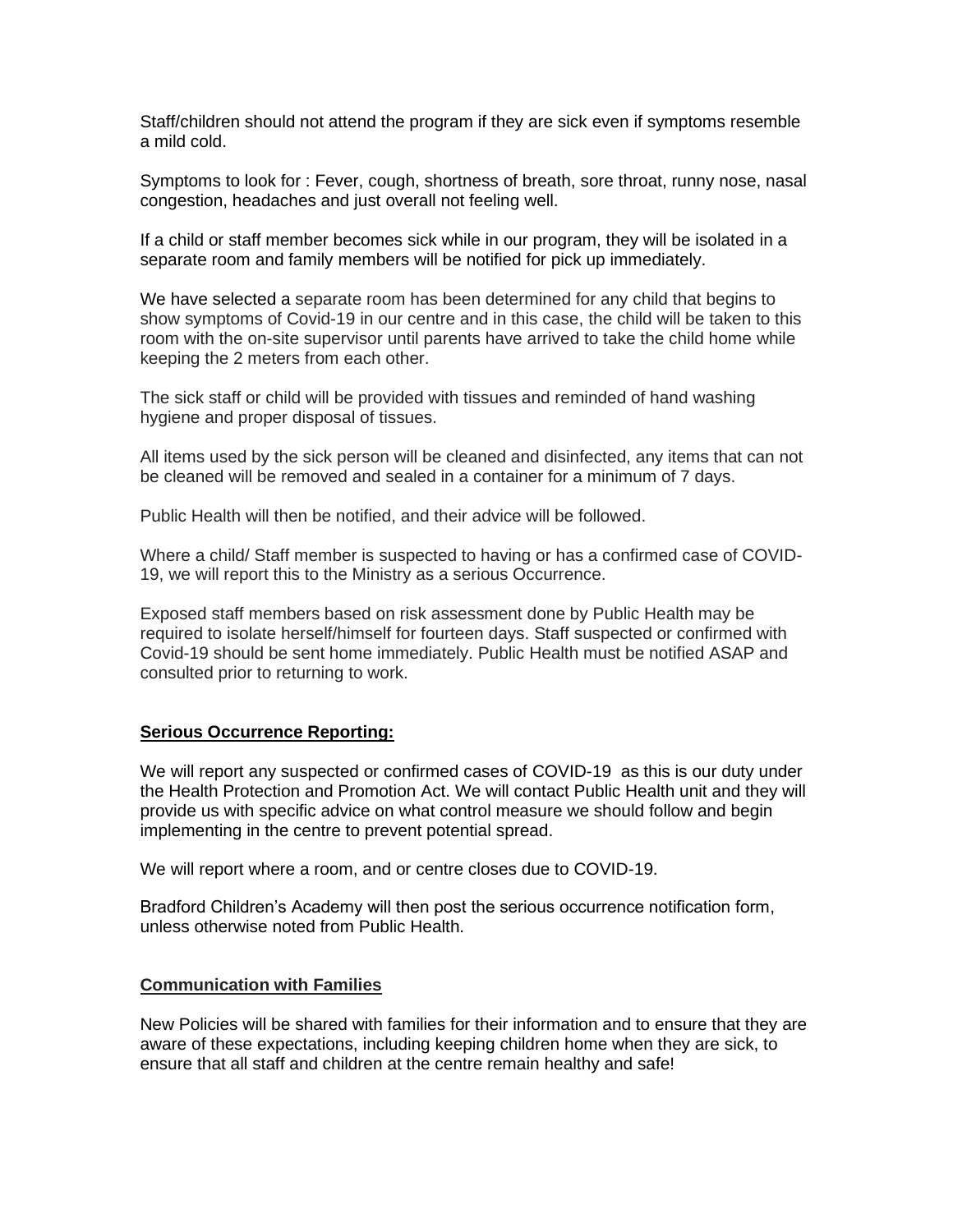We will share with parents the policies and procedures regarding health and safety protocols to COVID -19.

### **Staff Training:**

All staff will be provided training on the health, safety and other operational measures outlined before re-opening.

Proper instruction on how to clean spaces and equipment, how to safely conduct daily screenings and keep daily attendance records and what to do in a case that someone becomes sick will be part of there training.

### **Drop-off and Pick-up Procedures:**

All parents will enter through the front door of the centre while practising distancing.

Once the parent and child arrive on site, a screening of temperature will be done, and the child will then be escorted into the centre to their classroom.

We are asking parents to not enter the centre without permission and to stay in the screening area where all drop off and pick-ups will happen.

Signage/ Markings will be on the ground for direct families through the entry steps.

Any personal belongings should be minimized and labelled with child's name and kept in cubby space.

### **Visitors:**

There will be no non-essential visitors allowed on site.

Special Need workers will be allowed at the centre following proper screening.

### **Space Set up:**

While setting up play spaces in the classroom, staff will ensure that they are spreading the children out into different areas of the room.

They will be incorporating more individual activities that encourages space between children.

In our outdoor space, the age groups will need to maintain 2 metres apart from each other, there will be markings to indicate the 2 metres.

Staff will ensure that if sensory materials are brought out to explore that they are offered for a single use and labelled with the child's name.

### **Food Provision:**

No self-serve or sharing food is allowed at mealtimes.